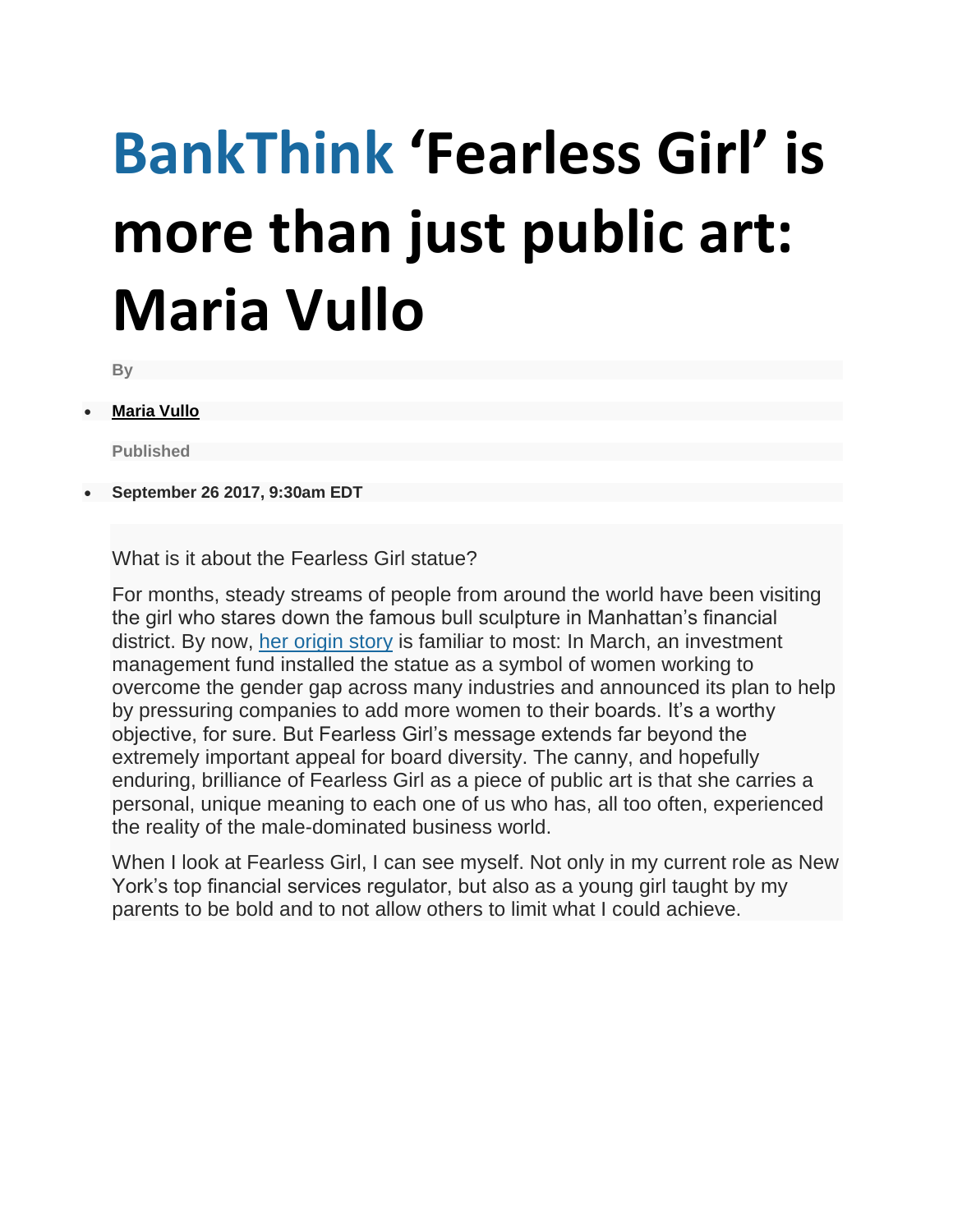

The canny, and hopefully enduring, brilliance of Fearless Girl as a piece of public art is that she carries a personal, unique meaning to each one of us who has, all too often, experienced the reality of the male-dominated business world. **Bloomberg News**

As is the case with most immigrants, my parents wanted their five children to have opportunities they didn't have. My mother was, for her time and in her own way, a Fearless Girl, and she and my decorated war veteran father prepared me for the future by not accepting things as they are in the present. With my mother's tough and forward-thinking training, I discovered a love of public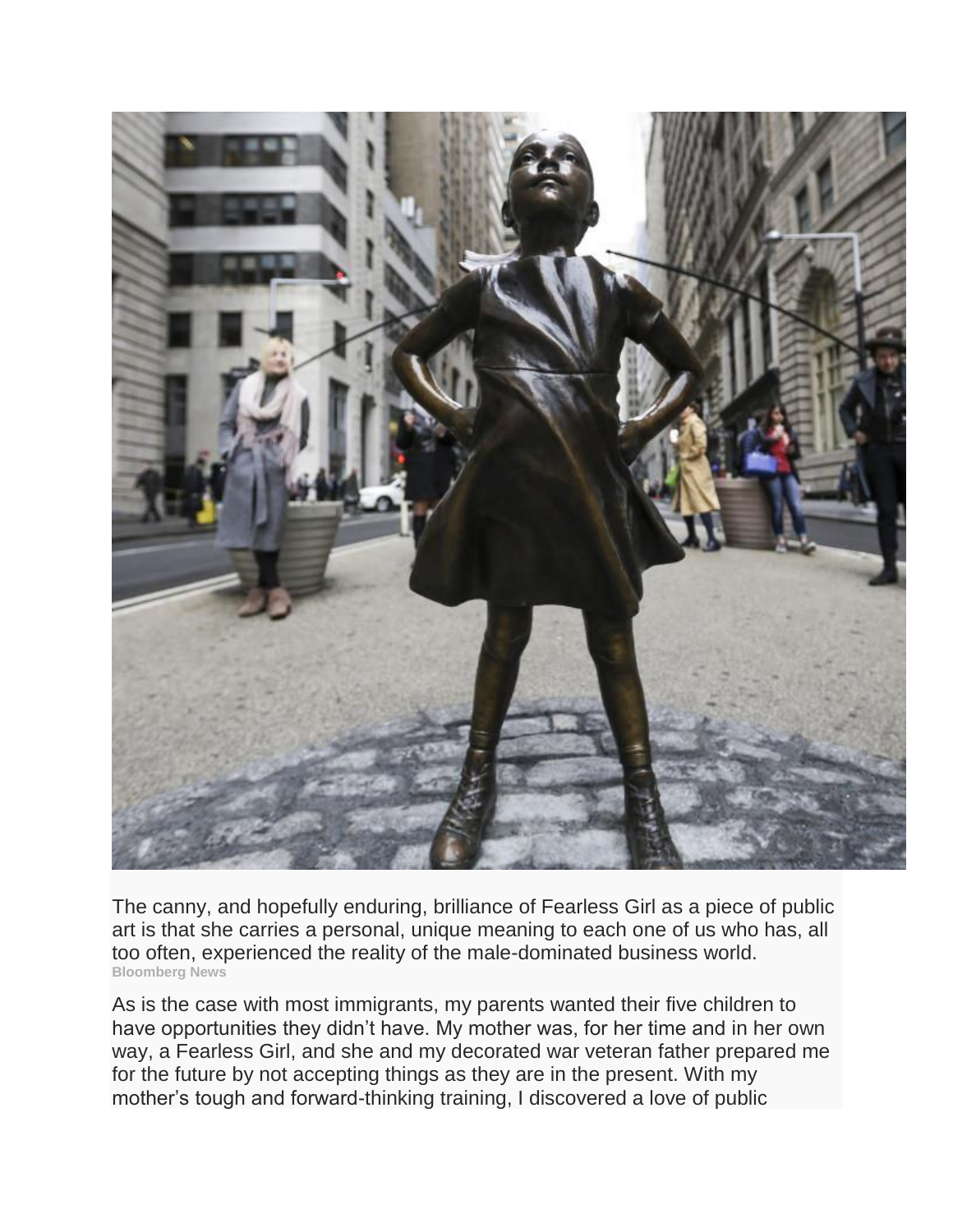speaking that I practiced in our family's small kitchen in a row house in Brooklyn. I learned to use my own voice, encouraged by my parents' teaching that being American means that we — all of us, not just some chosen few — can speak truth to power.

The businesses I oversee — state-chartered banks, insurance companies and other firms with collective assets in the trillions of dollars — traditionally have been, and in many ways still are, male-dominated. This is apparent when I look around the table at the frequent meetings I have with industry leaders and their lawyers. I now sit at the head of those tables; this is some proof that women have ascended to the highest rungs of the leadership ladder.

But that does not mean the journey has been without challenge — for me or for women in general. And despite our progress, the journey is not done. We have to work even harder to achieve equal representation for women in the boardroom, in the C-suite and beyond. This is not about some quota — this is about recognizing that women are competent and skilled, yet they are being unfairly penalized because of their gender.

There is still such a long way to go toward true equality. One woman's voice at the top surely is not enough. We must equalize the ladder for other women working their way in and up; we cannot pull it up behind us and hope for the best.

Why is it so important to have women's voices in the boardroom and the C-suite? Consider the very timely example of what has been happening with health care policy in Washington. As the regulator of New York's insurance market, my interest in this debate is acute. In 2017, most of us understand the axiom that workforce diversity and inclusion of multiple perspectives is not just the right thing to do, it is good for business and consumers. That is exactly why it is simply wrong that health care reform proposals were being developed mostly by an allmale, all-white group of federal legislators — making critical life-and-death health care decisions affecting millions of men and women of every color and creed behind closed doors.

I have a similar reaction when I think about the interest of some in Washington in dismantling the most important legal and regulatory improvements to the financial system addressed by the Wall Street Reform and Consumer Protection Act of 2010, also known as Dodd-Frank. Perhaps these proponents have forgotten the financial crisis, but I have not. Jobs were lost. Homes were lost. Despair was palpable and abundant. Nor have I forgotten that Dodd-Frank, by making legal and regulatory improvements, set the stage for the recovery that followed. For me, defending Dodd-Frank is not fearlessness. It's just good sense and public service.

A discussion of women in business and the Fearless Girl cannot be complete without addressing whether women lead differently than men. Since I became